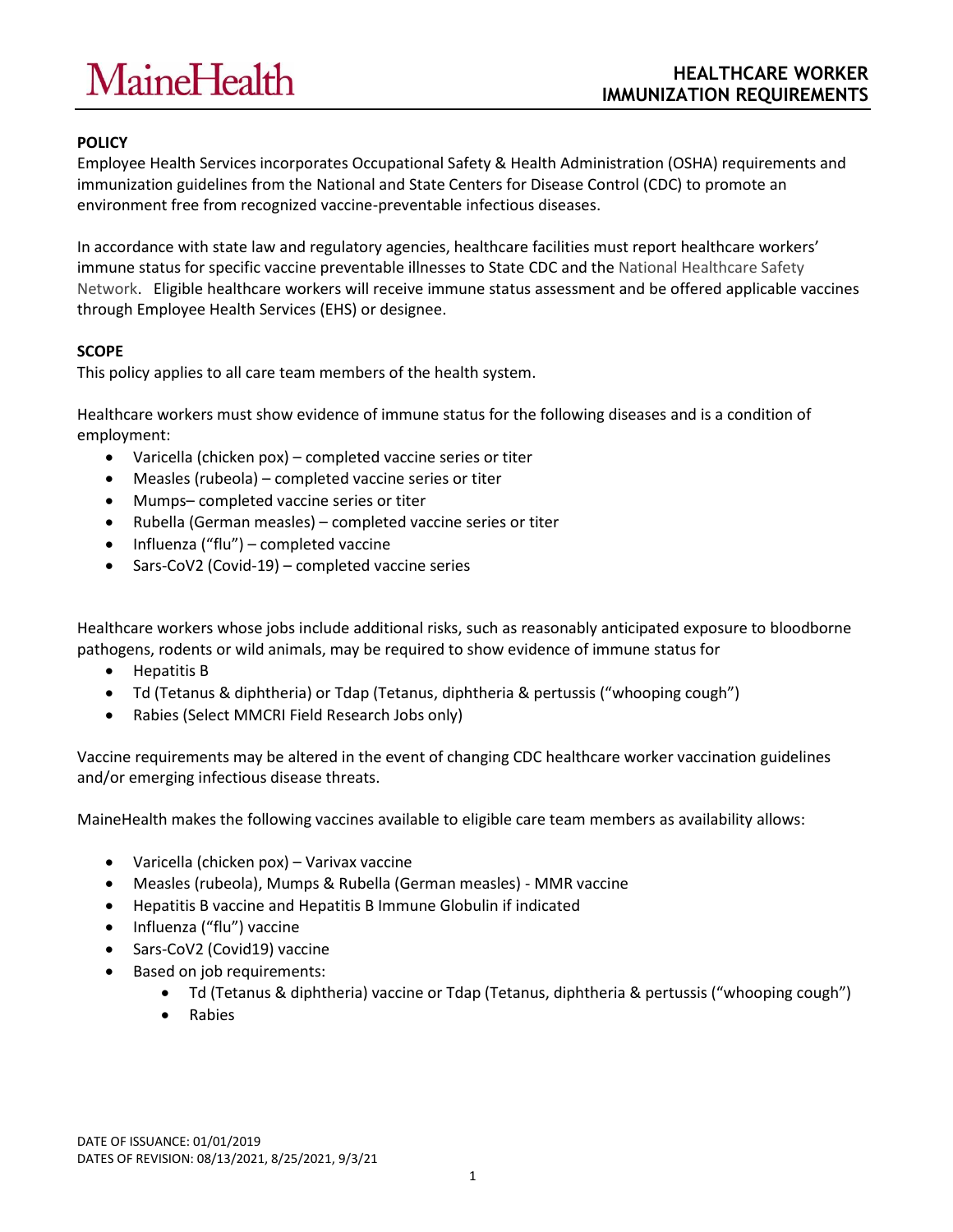#### **IMMUNIZATION COMPLIANCE GUIDELINES**

| <b>ACCEPTABLE EVIDENCE OF IMMUNITY</b> |                                                                          |           |                                                                                                                                                                                                                                                                                                                                |  |
|----------------------------------------|--------------------------------------------------------------------------|-----------|--------------------------------------------------------------------------------------------------------------------------------------------------------------------------------------------------------------------------------------------------------------------------------------------------------------------------------|--|
| Varicella<br>(chicken pox)             | Laboratory<br>evidence of<br>immunity                                    | <u>OR</u> | Two doses of live<br>Physician<br>documentation of<br>Varivax or<br><u>OR</u><br>MMRV vaccine<br>month and year of<br>active illness                                                                                                                                                                                           |  |
| Rubella<br>(German measles)            | Laboratory<br>evidence of<br>immunity                                    | OR        | One dose of live<br>Rubella or MMR<br>vaccine                                                                                                                                                                                                                                                                                  |  |
| Rubeola<br>(Measles)                   | Laboratory<br>evidence of<br>immunity                                    | <u>OR</u> | Two doses of live<br>Rubeola or MMR<br>vaccine                                                                                                                                                                                                                                                                                 |  |
| <b>Mumps</b>                           | Laboratory<br>evidence of<br>immunity                                    | <u>OR</u> | Two doses of live<br>Mumps or MMR<br>vaccine                                                                                                                                                                                                                                                                                   |  |
| Sars-CoV2<br>(Covid 19)                | Completion of<br>Covid-19 vaccine<br>series                              |           | Completion of 2 <sup>nd</sup> dose in a 2 dose series, such as Pfizer or Moderna<br>$\bullet$<br>Completion of a single-dose vaccine, such as Johnson & Johnson<br>$\bullet$                                                                                                                                                   |  |
| Hepatitis $B^*$                        | Laboratory<br>evidence of<br>immunity                                    |           | Employed individuals whose job duties are at risk for occupational<br>$\bullet$<br>exposure to bloodborne pathogens (BBP) or other potentially<br>infectious materials are offered Hepatitis B Vaccination.                                                                                                                    |  |
| Influenza **                           | Current annual<br>dose of FDA-<br>approved seasonal<br>influenza vaccine |           | ** All care team members are required annually to either:<br>Show documentation of receipt of an FDA approved seasonal<br>influenza vaccine - or<br>Receive seasonal influenza vaccine, if offered, at work - or<br>$\bullet$<br>Request exemption<br>$\bullet$                                                                |  |
| Td or Tdap <sup>***</sup>              | One dose of Td or<br><b>Tdap vaccine</b><br>within the past 10<br>years  |           | ***A one-time Tdap (tetanus, diphtheria & pertussis) vaccine to replace<br>one Td booster is strongly recommended for all healthcare workers.<br>Individuals working with or at risk of animal contact are required to have<br>a Td (tetanus & diphtheria) booster every 10 years. Also provided for<br>injury care as needed. |  |
| Rabies****                             | Laboratory<br>evidence of<br>immunity                                    |           | **** individuals whose job duties require them to work with wild animals<br>in an indoor or outdoor environment will be offered the rabies vaccine<br>series and biannual lab testing                                                                                                                                          |  |

### **PROCEDURES**

### **SCREENING FOR IMMUNIZATION COMPLIANCE**

EHS provides immunity screenings to eligible persons during the Pre-Employment or Work Assignment screening to achieve compliance with this policy. In the absence of immune status documentation, individuals must undergo blood testing to assess such status.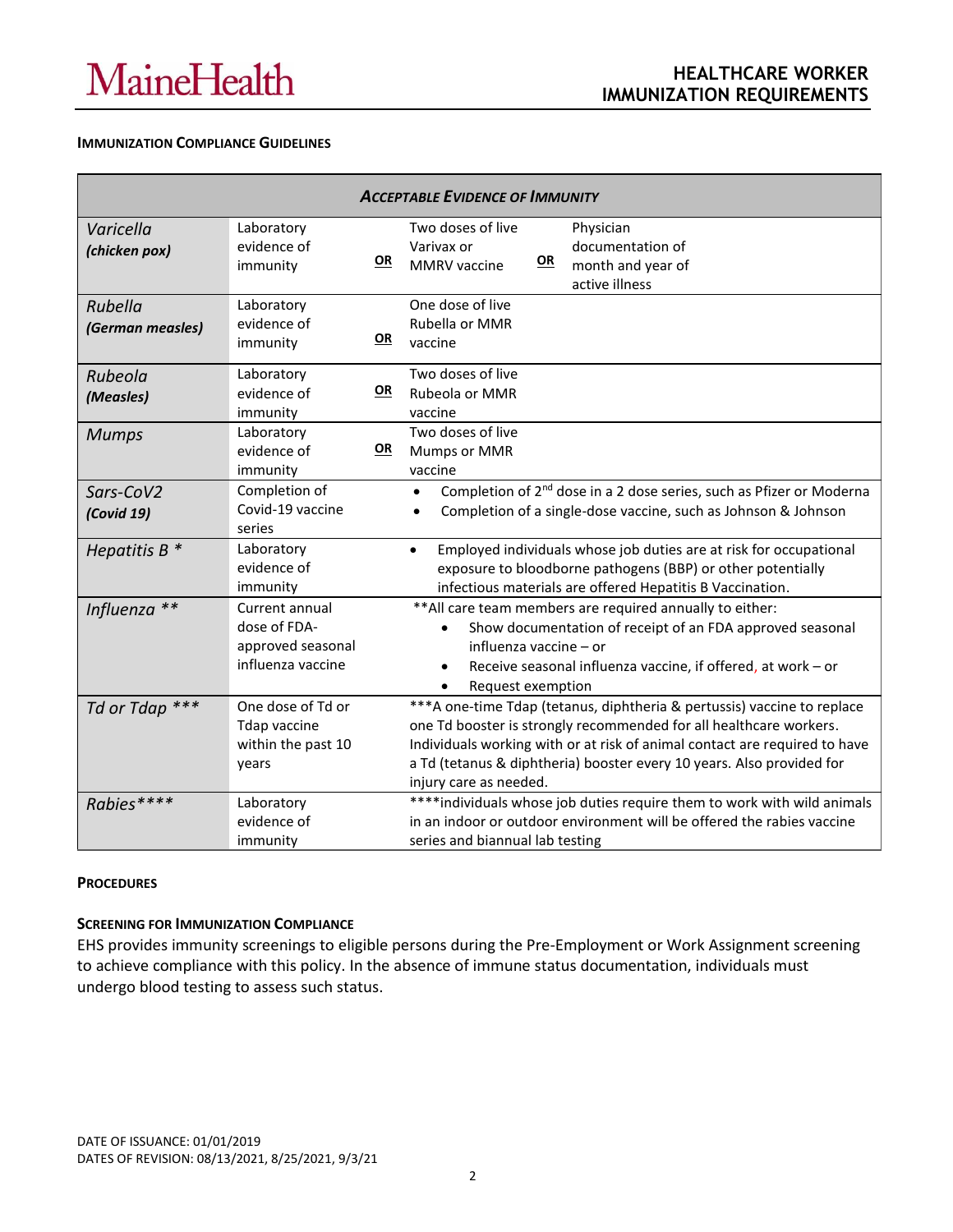# **MaineHealth**

## **NEW HIRES**

For Influenza, new hires must become compliant within 30 days of starting employment with MaineHealth during the active flu season.

For Sars-CoV2 (Covid-19) new hires must be fully vaccinated (two weeks post completion of a covid vaccine series like Moderna or Pfizer or single dose vaccine like Johnson & Johnson) or be approved for exemption, prior to starting employment.

For all other vaccine preventable diseases, Individuals with laboratory evidence (titers) not demonstrating immunity must follow up with Employee Health to complete immunization requirements or be approved for exemption within the first 90 days of employment.

### **EXEMPTIONS AND DEFERRAL**

Declination of lab testing to determine immune status is not acceptable.

Exemptions offered are determined by State law. Care team members who work in Maine may request exemption for medical reasons only unless otherwise indicated under state law. Care team members who work in New Hampshire may request exemption for medical and religious reasons. Medical exemptions may be submitted by an MD, DO, NP or PA only. Other credentials will not be accepted.

In the event of a communicable disease exposure or outbreak, a susceptible individual including those who have an approved exemption may be reassigned or removed from work until cleared by EHS or may be required to use additional personal protective equipment and follow other applicable guidelines or protocols.

A vaccine exemption form indicating full understanding of the risks of refusing the vaccine(s) must be completed for all exemptions. Exemptions will be reviewed and either approved or denied based on CDC or ACIP recommendations. Individuals will be informed of the outcome.

On occasion a deferral for medical reasons may be necessary. Individuals should have their treating provider complete the deferral form. Once the deferral period is over, individuals must meet compliance requirements.

Hepatitis B vaccine declination must include terminology required by OSHA. See Appendix A. The individual may contact EHS at any time to receive a vaccination, even if that vaccination was previously declined.

#### **SEASONAL INFLUENZA**

On an annual basis MaineHealth will run a seasonal influenza vaccination campaign offering FDA approved influenza vaccine. The campaign runs September through November with individuals needing to meet compliance requirements by December 1<sup>st</sup>. Individuals meeting contraindications will have a permanent accommodation unless contraindication information is updated. Individuals with exemptions must apply annually. Exemptions offered are determined by State law.

#### **ACCOUNTABILITY FOR NONCOMPLIANCE**

Healthcare workers must comply with immunization requirements as a condition of employment.

By regulation "Immunization Requirements for Health Care Workers" - No chief administrative officer may permit any employee to be in attendance at work without a certificate of immunization for each disease or other acceptable evidence of immunity to each disease, or documentation of exemption or declination."

All healthcare institutions are required to report employee immunization status annually.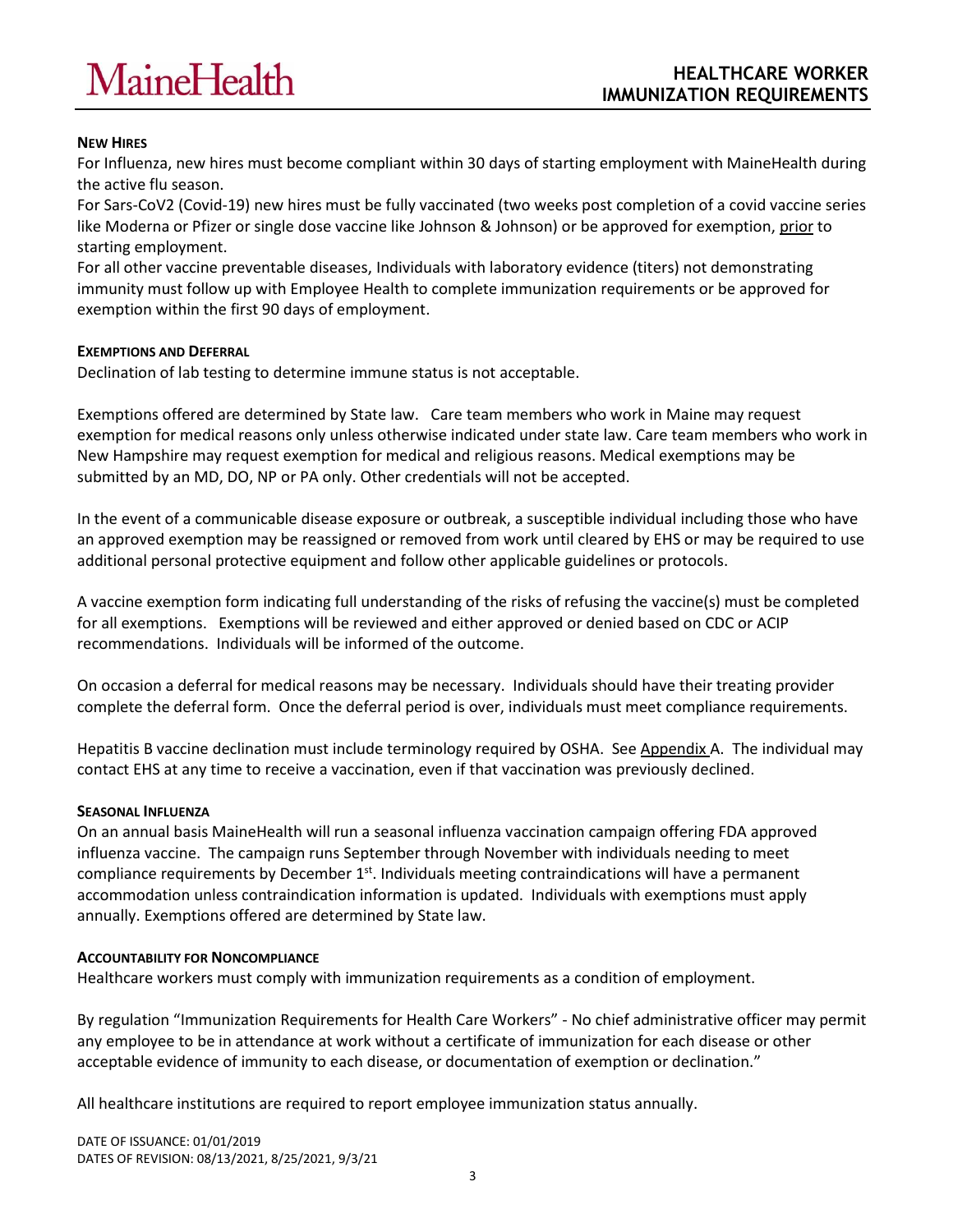# **MaineHealth**

# **REFERENCES**

- 1. "[Hepatitis B Vaccination Declination](https://www.osha.gov/pls/oshaweb/owadisp.show_document?p_table=STANDARDS&p_id=10052)", OSHA, Standards 29-CFR
- 2. "Immunization Requirements for Health Care Workers", Maine Department of Health & Human Services, Maine Center for Disease Control, 10-144, Chapter 264.
- 3. "An Act to Require Additional Vaccines for Employees of Health Care Facilities", Sec. 1., 22 MRSA §802, sub- §4, CHAPTER 378, H.P. 846 - L.D. 1180
- 4. "[Immunization of Healthcare Personnel](http://www.cdc.gov/mmwr/pdf/rr/rr6007.pdf)", Centers for Disease Control, MMWR RR 60/7, November 25, 2011
- 5. CDC/ACIP Annual Immunization Schedul[e https://www.cdc.gov/vaccines/hcp/acip-recs/index.html](https://www.cdc.gov/vaccines/hcp/acip-recs/index.html)
- 6. New Hampshire law N.H. Rev. Stat. Ann. § 151:9-b
- 7. "[Hepatitis B Vaccine](http://policy.mmc.org/CMS/mmc/production/Site_Published/policyweb/SiteSearch.aspx?s=1&searchKeyword=hepatitis+b)", Maine Medical Center Employee Health Policy

# **CONTACT FOR MORE INFORMATION**

Questions about this policy may be directed to Employee Health Services. Forms in the Appendix should be sent to[: EHS\\_vaccine@mainehealth.org](mailto:EHS_vaccine@mainehealth.org)

**ADMINISTRATIVE APPROVAL**

Judith M. West Date Chief Human Resource Officer

9/03/2021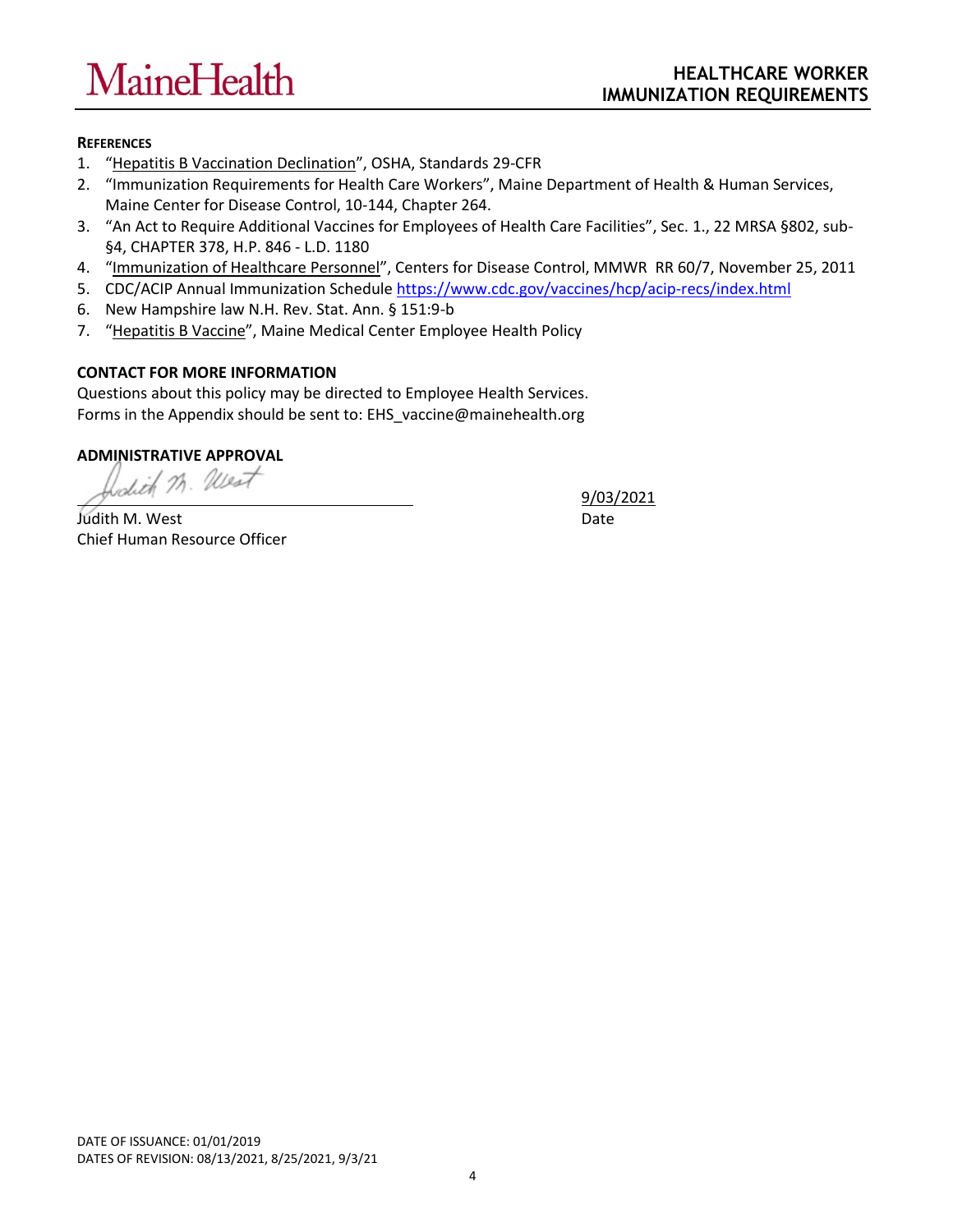

#### **APPENDIX A: PLEASE SUBMIT FORM TO EHS\_VACCINE@[MAINEHEALTH](mailto:EHS_vaccine@mainehealth.org).ORG COMMUNICABLE DISEASE - VACCINE EXEMPTION FORM**

Full legal name \_\_\_\_\_\_\_\_\_\_\_\_\_\_\_\_\_\_\_\_\_\_\_\_\_\_\_\_\_\_\_\_\_\_\_\_\_ Date of Birth \_\_\_\_\_\_\_\_\_\_\_\_\_\_

I have read and understand the information in the Centers for Disease Control and Prevention (CDC) Vaccine Information Sheet (VIS/EUA) regarding applicable vaccines as indicated below.

I understand that due to my employment I may be at risk of infection(s) these vaccines are intended to prevent. I have been offered vaccine free of charge due to my history, records and/or lab results. **However, I am requesting exemption from vaccination at this time and understand that to be valid I must provide a note from my provider (Physician [MD or DO], Nurse Practitioner, or Physician Assistant) providing my diagnosis and their recommendation on vaccination.** I understand that the State of Maine does not typically allow exemptions for religious reasons and that such exemptions may only be available for care team members working in New Hampshire."

If, in the future, I am at risk and I change my mind and want to be vaccinated, I can receive the vaccine for free by contacting Employee Health Services. I also understand that if I am exposed to one of these vaccine preventable diseases, either at home or work, I may not be allowed to work until I am medically cleared by Employee Health Services. If I am taken out of work due to a work-related or non-work-related exposure to a vaccine preventable disease, this may be unpaid time. I understand In the event of a communicable disease exposure or outbreak, as a susceptible individual, I may be reassigned or furloughed from work until cleared by EHS, this may be unpaid time.

| Vaccine(s): $\Box$ MMR $\Box$ Varivax (chicken pox) $\Box$ Td (Tetanus, Diphtheria) $\Box$ Tdap $\Box$ Influenza $\Box$ Sars-CoV2 (Covid) |  |
|-------------------------------------------------------------------------------------------------------------------------------------------|--|
|-------------------------------------------------------------------------------------------------------------------------------------------|--|

| Exemption Reason: $\Box$ Medical - requires provider note |  |
|-----------------------------------------------------------|--|
|-----------------------------------------------------------|--|

□ Religious – complete form below

signature (include relationship)

| Healthcare worker signature | Date | Legal guardian |
|-----------------------------|------|----------------|
|-----------------------------|------|----------------|

Please describe how your sincerely held religious beliefs relate to receipt of this vaccine (attach additional pages as needed): \_\_\_\_\_\_\_\_\_\_\_\_\_\_\_\_\_\_\_\_\_\_\_\_\_\_\_\_\_\_\_\_\_\_\_\_\_\_\_\_\_\_\_\_\_\_\_\_\_\_\_\_\_\_\_\_\_\_\_\_\_\_\_\_\_\_\_\_\_\_\_\_\_\_\_\_\_\_\_\_\_\_\_\_\_\_\_\_\_\_\_\_\_\_\_\_\_\_\_\_\_\_

Please identify the religion to which you belong or with which you identify. If a nontraditional or nontheistic faith, please

\_\_\_\_\_\_\_\_\_\_\_\_\_\_\_\_\_\_\_\_\_\_\_\_\_\_\_\_\_\_\_\_\_\_\_\_\_\_\_\_\_\_\_\_\_\_\_\_\_\_\_\_\_\_\_\_\_\_\_\_\_\_\_\_\_\_\_\_\_\_\_\_\_\_\_\_\_\_\_\_\_\_\_\_\_\_\_\_\_\_\_\_\_\_\_\_\_\_\_\_\_\_ \_\_\_\_\_\_\_\_\_\_\_\_\_\_\_\_\_\_\_\_\_\_\_\_\_\_\_\_\_\_\_\_\_\_\_\_\_\_\_\_\_\_\_\_\_\_\_\_\_\_\_\_\_\_\_\_\_\_\_\_\_\_\_\_\_\_\_\_\_\_\_\_\_\_\_\_\_\_\_\_\_\_\_\_\_\_\_\_\_\_\_\_\_\_\_\_\_\_\_\_\_\_ \_\_\_\_\_\_\_\_\_\_\_\_\_\_\_\_\_\_\_\_\_\_\_\_\_\_\_\_\_\_\_\_\_\_\_\_\_\_\_\_\_\_\_\_\_\_\_\_\_\_\_\_\_\_\_\_\_\_\_\_\_\_\_\_\_\_\_\_\_\_\_\_\_\_\_\_\_\_\_\_\_\_\_\_\_\_\_\_\_\_\_\_\_\_\_\_\_\_\_\_\_\_ \_\_\_\_\_\_\_\_\_\_\_\_\_\_\_\_\_\_\_\_\_\_\_\_\_\_\_\_\_\_\_\_\_\_\_\_\_\_\_\_\_\_\_\_\_\_\_\_\_\_\_\_\_\_\_\_\_\_\_\_\_\_\_\_\_\_\_\_\_\_\_\_\_\_\_\_\_\_\_\_\_\_\_\_\_\_\_\_\_\_\_\_\_\_\_\_\_\_\_\_\_\_

\_\_\_\_\_\_\_\_\_\_\_\_\_\_\_\_\_\_\_\_\_\_\_\_\_\_\_\_\_\_\_\_\_\_\_\_\_\_\_\_\_\_\_\_\_\_\_\_\_\_\_\_\_\_\_\_\_\_\_\_\_\_\_\_\_\_\_\_\_\_\_\_\_\_\_\_\_\_\_\_\_\_\_\_\_\_\_\_

briefly explain the belief system:

#### **FOR HEPATITIS B VACCINE DECLINATION ONLY, PLEASE READ THIS STATEMENT:**

I understand that due to my occupational exposure to blood or other potentially infectious materials I may be at risk of acquiring hepatitis B virus (HBV) infection. I have been given the opportunity to be vaccinated with hepatitis B vaccine, at no charge to me; however, I decline hepatitis B vaccination at this time. I understand that by declining this vaccine I continue to be at risk of acquiring hepatitis B, a serious disease. If, in the future I continue to have occupational exposure to blood or other potentially infectious materials and I want to be vaccinated with hepatitis B vaccine, I can receive the vaccination series at no charge to me.

| Dale.<br>__________<br>_____<br>_____ |
|---------------------------------------|
|                                       |
|                                       |

DATE OF ISSUANCE: 01/01/2019 DATES OF REVISION: 08/13/2021, 8/25/2021, 9/3/21 Legal guardian signature (include relationship) if minor: \_\_\_\_\_\_\_\_\_\_\_\_\_\_\_\_\_\_\_\_\_\_